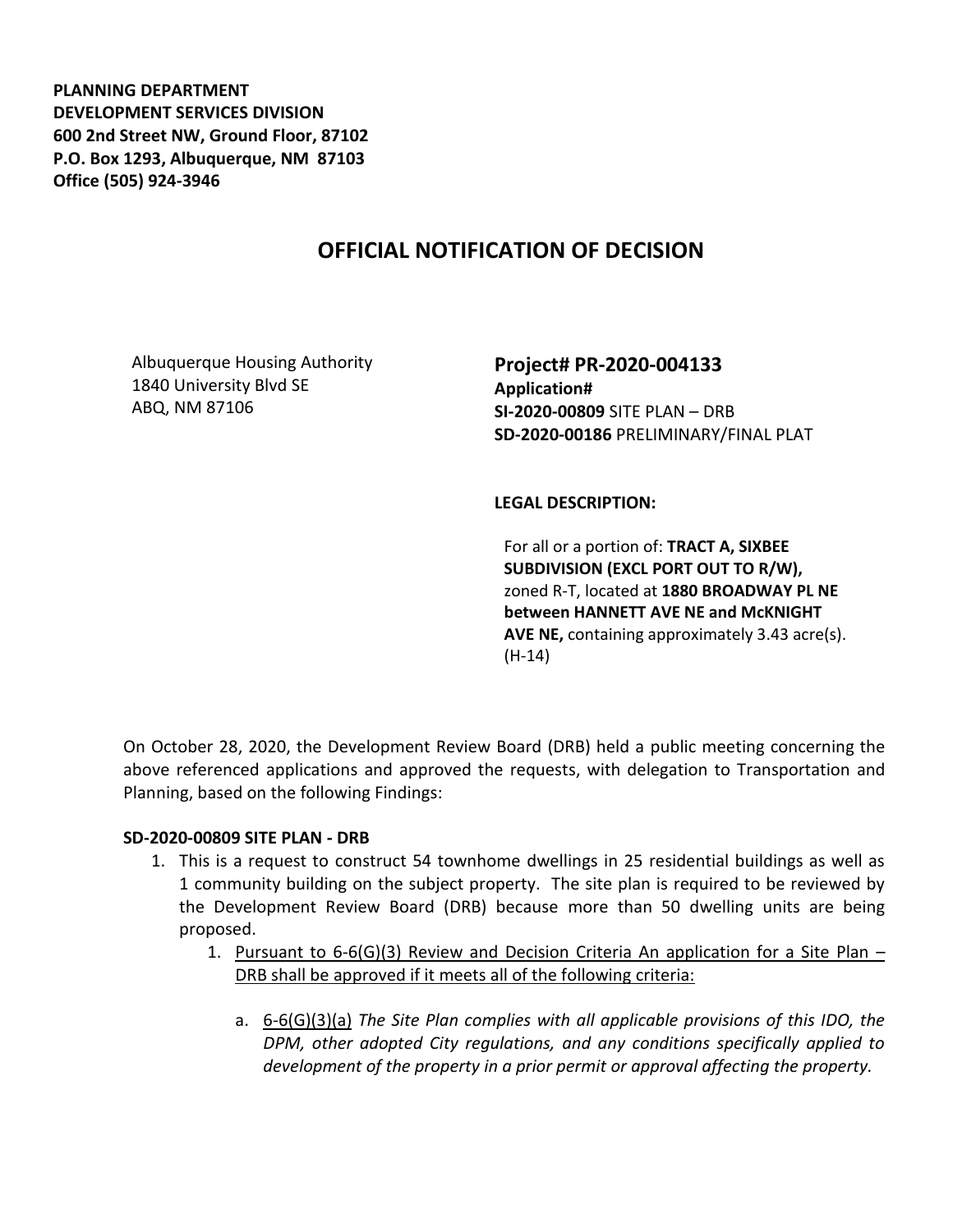Official Notice of Decision Project # PR-2020-004133 Applications# SI-2020-00809, SD-2020-00186 Page 2 of 4

> The structure heights, parking, and landscaping meet the IDO and site plan requirements: the maximum building height of  $28'$  1  $\frac{1}{2}$  "exceeds the maximum allowed 26-foot building height permitted in the R-T zone district, but is within the 10% maximum allowable deviation per Table 6-4-2 of the IDO; 86 parking spaces are provided where 83 parking spaces are required; and 63,520 square feet of landscaping is proposed where 20,370 square feet is required. Usable open space is proposed to be 53,853 square feet, including a playground area in the center of the development, that excludes sidewalks, and private areas in the back yards and front porches of the dwellings; and 13,900 square feet of usable open space is required.

*b.* 6-6(G)(3)(b) *The City's existing infrastructure and public improvements, including but not limited to its street, trail, drainage, and sidewalk systems, have adequate capacity to serve the proposed development, and any burdens on those systems have been mitigated to the extent practicable.* 

The site has access to a full range of urban services including utilities, roads and emergency services. A traffic impact study is not required for this project because it does not meet the threshold for such study as stated by Transportation.

*c.* 6-6(G)(3)(c) *The Site Plan mitigates any significant adverse impacts on the surrounding area to the maximum extent practicable.* 

The applicant will provide screening through landscaping and fencing to shield the proposed development from residential development to the north across McKnight Avenue NE. The site is directly adjacent only to a park (Santa Barbara-Martinez Park). A 5-foot tall wall with wrought iron infill panels will replace an existing 5-foot tall CMU wall (utilizing the existing pilasters) along the perimeter of the site adjacent to Santa Barbara-Martinez Park.

- 2. This site does not require an Infrastructure List.
- 3. The applicant provided the required notice as outlined in the IDO Table 6-1-1.
- 4. The proposed use is allowed within the R-T zone district.

#### **Conditions:**

- 1. This Site Plan is valid 5 years from DRB approval (10/28/2020). An extension may be requested prior to the expiration date.
- 2. Final sign-off is delegated to Transportation to address Solid Waste comments and to move Building F 1-foot to the east.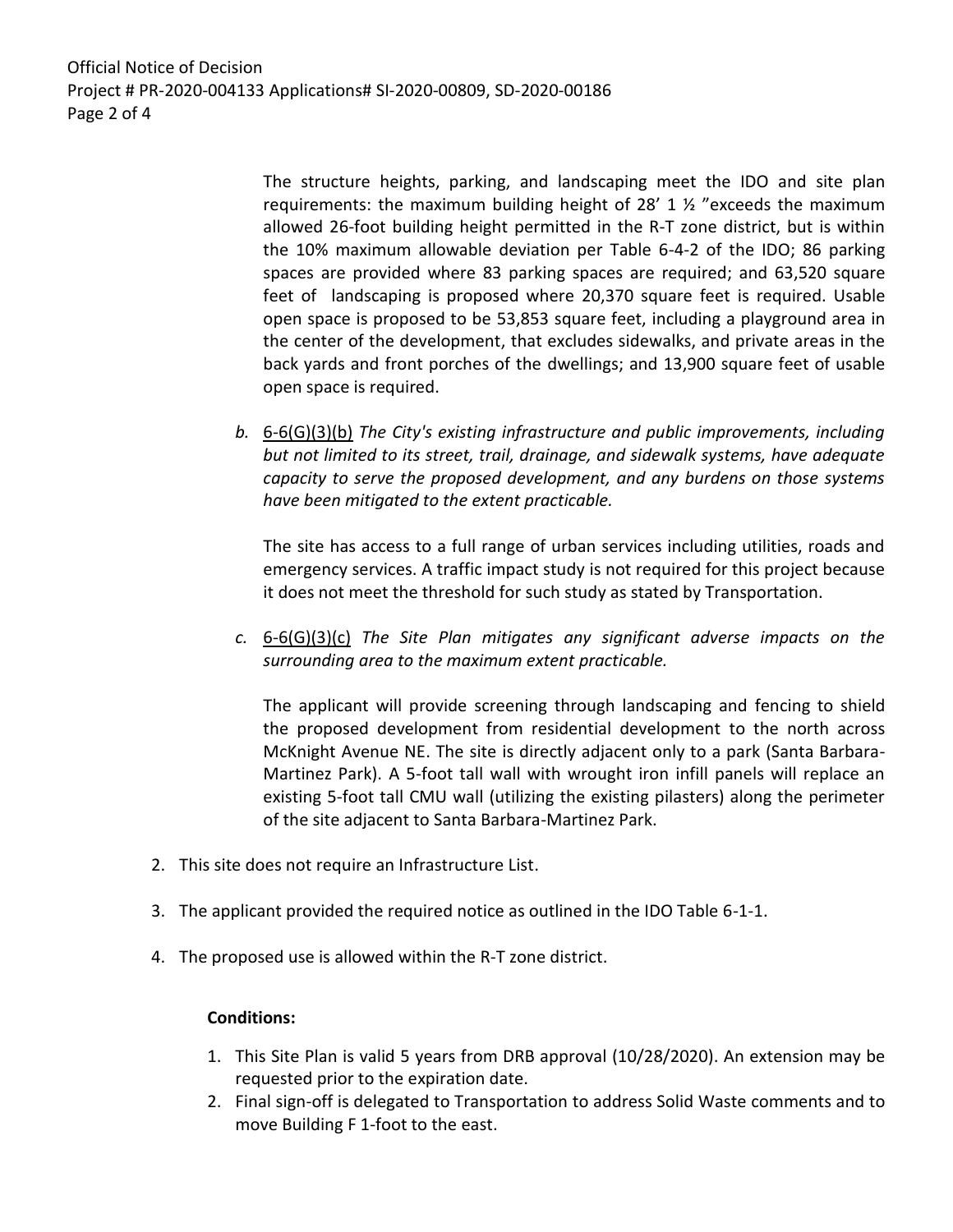Official Notice of Decision Project # PR-2020-004133 Applications# SI-2020-00809, SD-2020-00186 Page 3 of 4

- 3. Final sign-off is delegated to Planning to add two notes on behalf of Parks and Recreation: the first note stating that the property owner will provide a wrought iron gate and a perimeter wall in the general location as depicted on the Site Plan, with an arrow to that location; and a second note stating that the property owner per the legal description will modify the boundary wall and maintain the wall going forward. If the property should change ownership, an Encroachment Agreement with the Parks and Recreation Department would be required. Additionally, final sign-off is delegated to Planning for the Solid Waste signature, a stamped/sealed and signed Landscape Plan sheet from a certified Landscape Architect, and ensuring that the dwellings that have been mirrored be reflected on the elevations of the Site Plan.
- 4. The applicant will obtain final sign-off from Transportation and Planning by January 28, 2021 or the case may be scheduled for the next DRB hearing and could be denied her the DRB Rules of Procedure.

## **SD-2020-00186 PRELIMINARY/FINAL PLAT**

- 1. This Preliminary/Final Plat dedicates right of way to create a curve at the corner of Broadway Boulevard NE and McKnight Avenue NE.
- 2. An Administrative Waiver is approved for a width reduction to the existing 60-feet for Broadway Boulevard.
- 3. The property is zoned R-T. Future development must be consistent with the underlying zoning.
- 4. The applicant provided the required notice as outlined in the IDO Table 6-1-1.

## **Conditions:**

- 1. Final sign-off is delegated to Transportation to provide adequate right of way for sidewalks.
- 2. Final sign-off is delegated to Planning for utility company/AMAFCA signatures, project and application numbers to be added to Plat, and the AGIS DXF file.
- 3. The applicant will obtain final sign-off from Transportation and Planning by December 9, 2020 or the case may be scheduled for the next DRB hearing and could be denied per the DRB Rules of Procedure.

APPEAL: If you wish to appeal this decision, you must do so within 15 days of the DRB's decision or by **NOVEMBER 12, 2020.** The date of the DRB's decision is not included in the 15-day period for filing an appeal, and if the  $15<sup>th</sup>$  day falls on a Saturday, Sunday or Holiday, the next working day is considered as the deadline for filing the appeal.

For more information regarding the appeal process, please refer to Section 14-16-6-4(U) of the Integrated Development Ordinance (IDO). Appeals should be submitted via email to [PLNDRS@CABQ.GOV](mailto:PLNDRS@CABQ.GOV) (if files are less than 9MB in size). Files larger than 9MB can be sent to [PLNDRS@CABQ.GOV](mailto:PLNDRS@CABQ.GOV) using [https://wetransfer.com.](https://wetransfer.com/) A Non-Refundable filing fee will be calculated and you will receive instructions